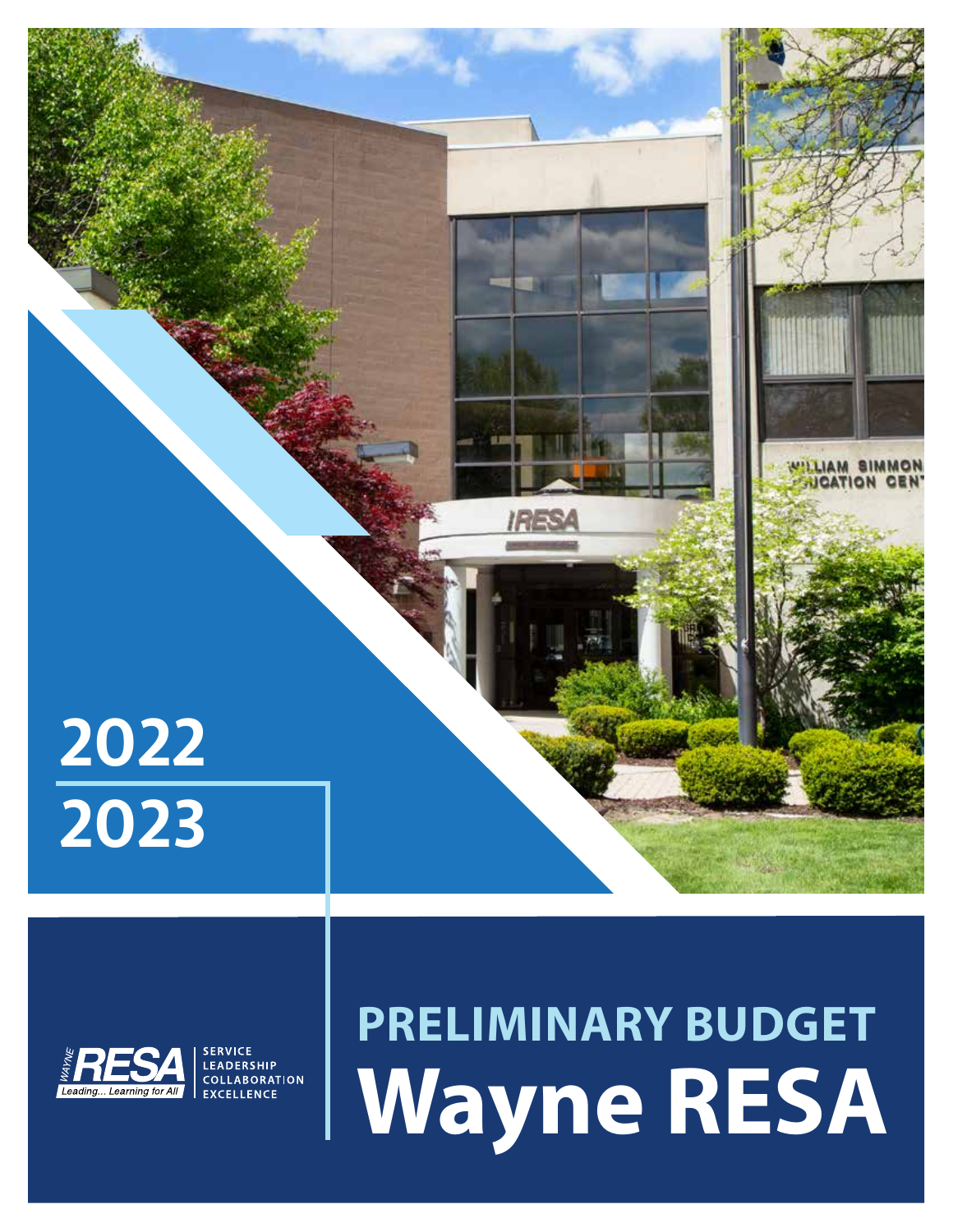### From Wayne RESA Superintendent, Daveda J. Colbert, Ph.D.

#### **April 28, 2022**

#### **Dear Superintendents and Board of Education Members:**

This budget package reflects the projected financial profile of the Wayne County Regional Educational Service Agency's operations for fiscal year 2022-23. This information was presented to the Wayne RESA Board of Education on April 20, 2022 for review and discussion. A hearing for constituent districts will be held at the May 18, 2022, Wayne RESA Board of Education meeting. The budget is also being presented for formal approval at the June 15, 2022, meeting of the Board.

As one of the 56 intermediate school districts in the State of Michigan, Wayne RESA works closely with each of our 33 local school districts to ensure that our programs and services positively impact teaching and learning. We are connecting with, and directing our services, resources and leadership to Wayne County districts and schools with the goal of making these services relevant, cost effective and focused on improving student achievement. Additionally, it is imperative that we continue to assist in targeting, maximizing, and distributing critical resources and continue to provide cost saving opportunities through collaboration, support, and economies of scale. Wayne RESA's support and expertise provided to local districts leads to clean audits, quicker resolution of issues, uninterrupted local services during periods of employee transition, and process improvements that help districts' operations run smoother, freeing up valuable time to keep the focus on improving instruction for our students.

The attached budget document provides a high level of information for your review. Additional detail is available on our website at **[www.resa.net](http://www.resa.net)** under "About Us", then "Reports". Answers to many of the questions we are asked can be found in the FAQ document also posted to the report page of our website. The Wayne RESA General Fund continues to have a positive fund balance and the Wayne RESA Board of Education has taken the position that we will manage the use of our fund balance to assure stability in our services from year to year, while optimizing vital services to support our districts.

Your questions or points of interest regarding this proposed budget are invited and should be directed to Steve Ezikian, Deputy Superintendent at **(734) 334-1450** or at **[ezikias@resa.net](mailto:ezikias%40resa.net?subject=)** ; or Tamara Dust, Executive Director of Finance and Compliance, at **(734) 334-1579** or at **[dustt@resa.net](mailto:dustt%40resa.net?subject=)** .

Of course, you are always encouraged to contact me directly if you have any additional questions or comments about any aspect of Wayne RESA.

Sincerely,

aveda & Colbert

Daveda J. Colbert, Ph.D. Superintendent



#### 2 | WAYNE RESA: PRELIMINARY BUDGET 2022–2023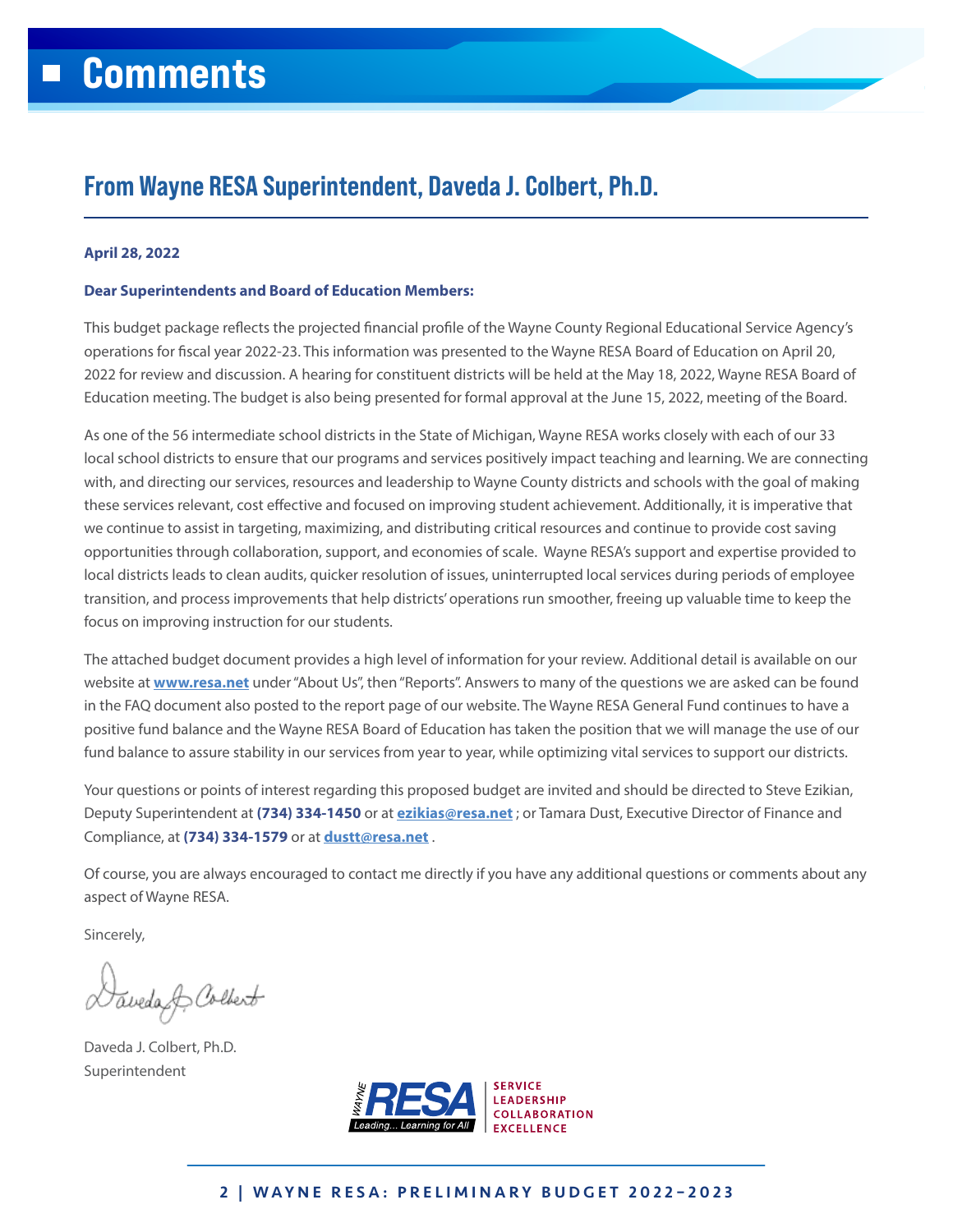### Foreword

#### Who We Are and What We Do



Wayne RESA is a regional educational service agency that provides a wide variety of services to children, families and communities. We coordinate many of our programs with Wayne County's 33 public school districts and 99 public school academies. We also provide services to local and intermediate school districts in other parts of the state.

The services Wayne RESA provides range from curriculum consulting, leadership and content coaching, and staff development, to helping districts maximize technology in the classroom and in their business and administrative operations. Wayne RESA's services save taxpayers millions of dollars annually and enable districts to concentrate more time, money, and energy on the direct education of students.

 With a projected budget of over \$516.5 million, Wayne RESA's budget includes more than \$432.5 million that

is distributed to local districts and agencies to cover the costs related to special education, Medicaid, the enhancement millage, and other special projects and grant-funded initiatives.

The Preliminary Budget reflects the expected revenues and planned expenditures for the 2022-2023 fiscal year. While projections are as precise as available information will permit, it is anticipated that adjustments will be necessary during the coming year.

The Preliminary Budget provides a comprehensive financial profile of all of the funds of Wayne RESA, as well as supplementary information to promote a more complete understanding of WRESA's financial structure. Each of the individual funds include a brief description of their purpose, and in the case of the General Operating Fund and the Cooperative Fund, are followed by links to detailed budgets for each cost center.



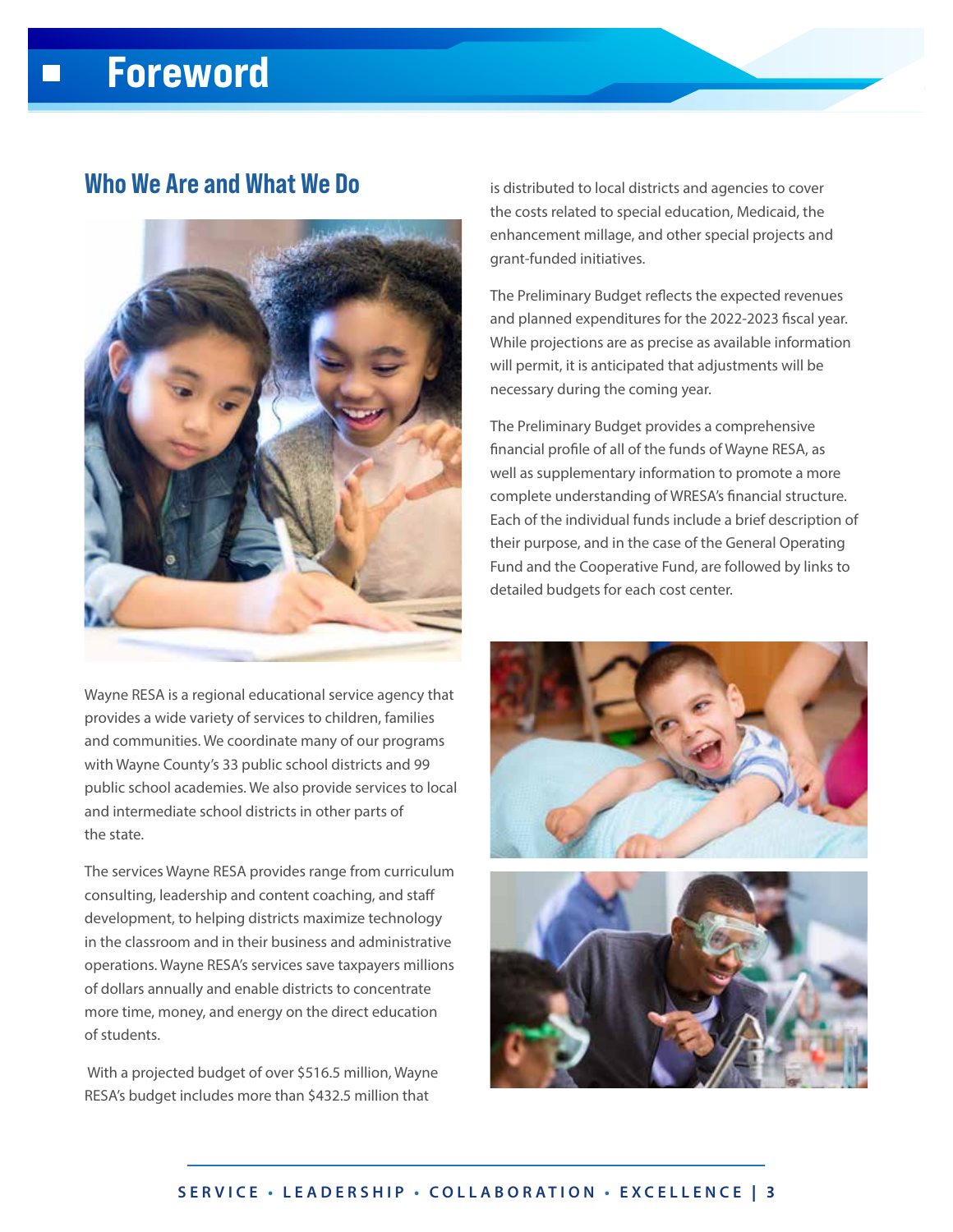# Wayne RESA 2022-23 Budget

Wayne RESA's total budget across all funds is over \$516.5 million. Of this, \$432.5 million is directly distributed to schools.

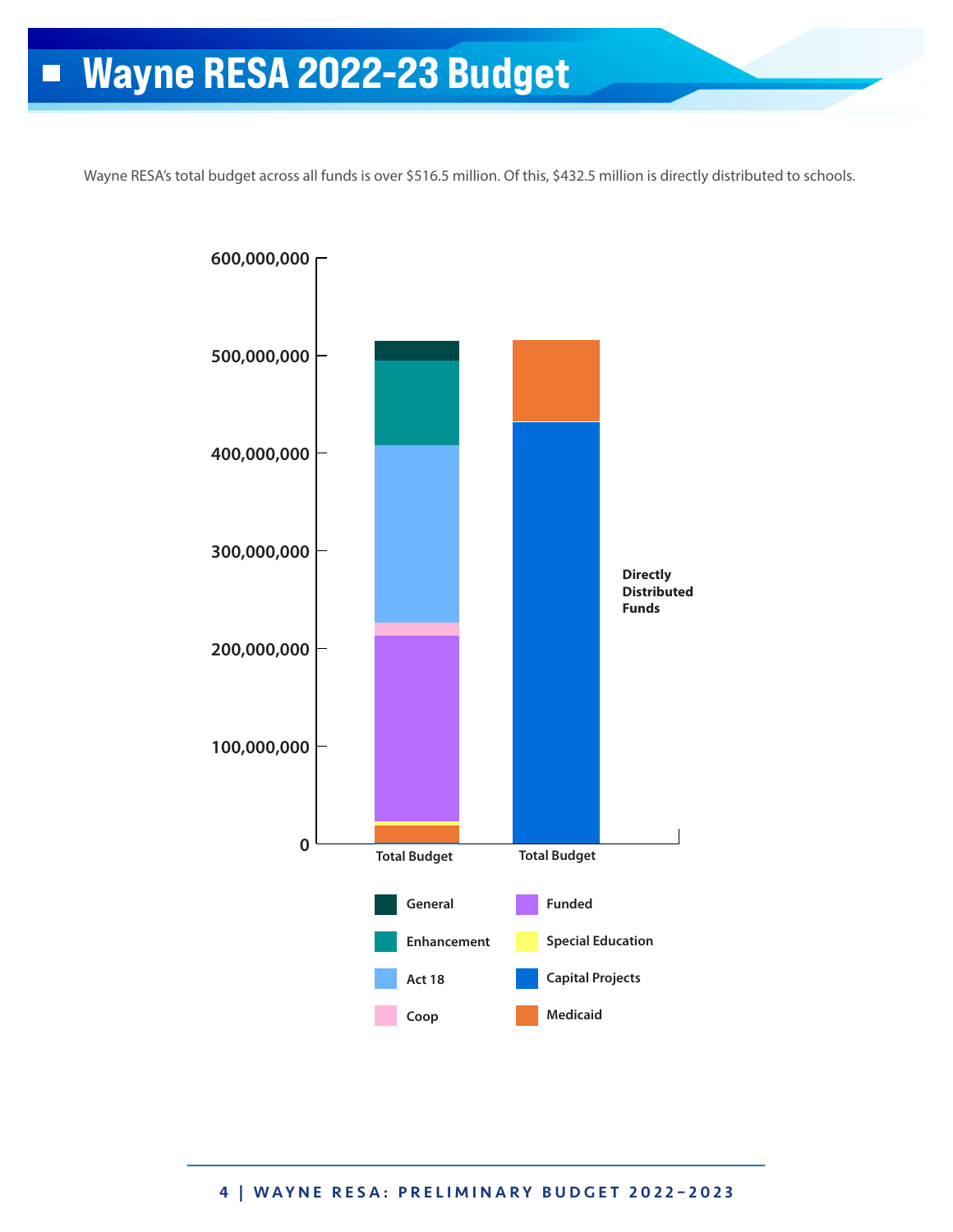# Wayne RESA 2022-23 Budget

Wayne RESA's Operating Funds, the General and Cooperative Funds, represent 5% of all the Agency's expenditures.

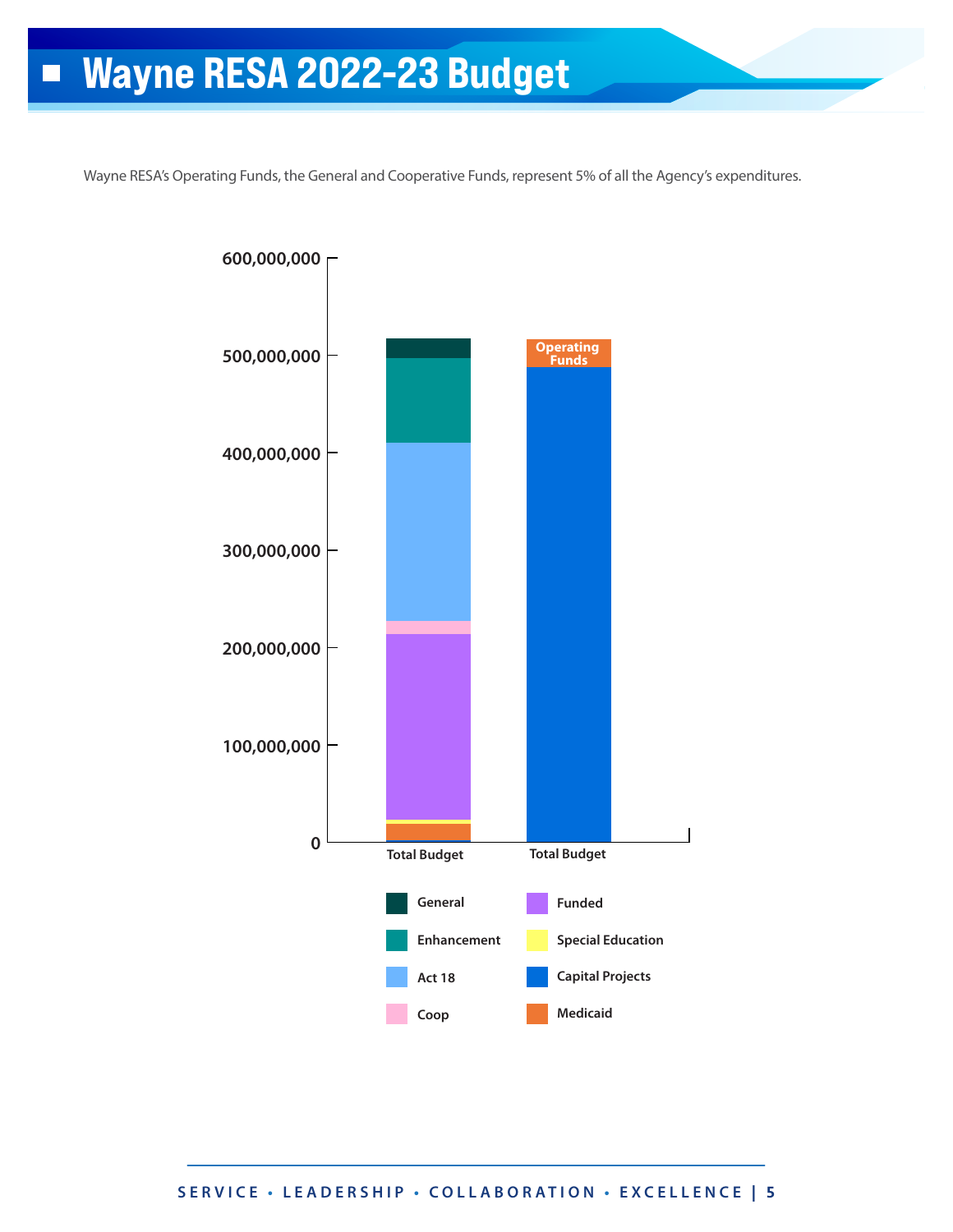### Budget by Service Area

 $\Box$ 

Wayne RESA's Operating Expenditures are further divided into both indirect services and direct services to districts. Indirect services and administration costs account for approximately 22.36% of costs, while direct services to districts make up the remaining 77.64%.



#### Wayne RESA 2022-23 Operating Funds Budget by Service Area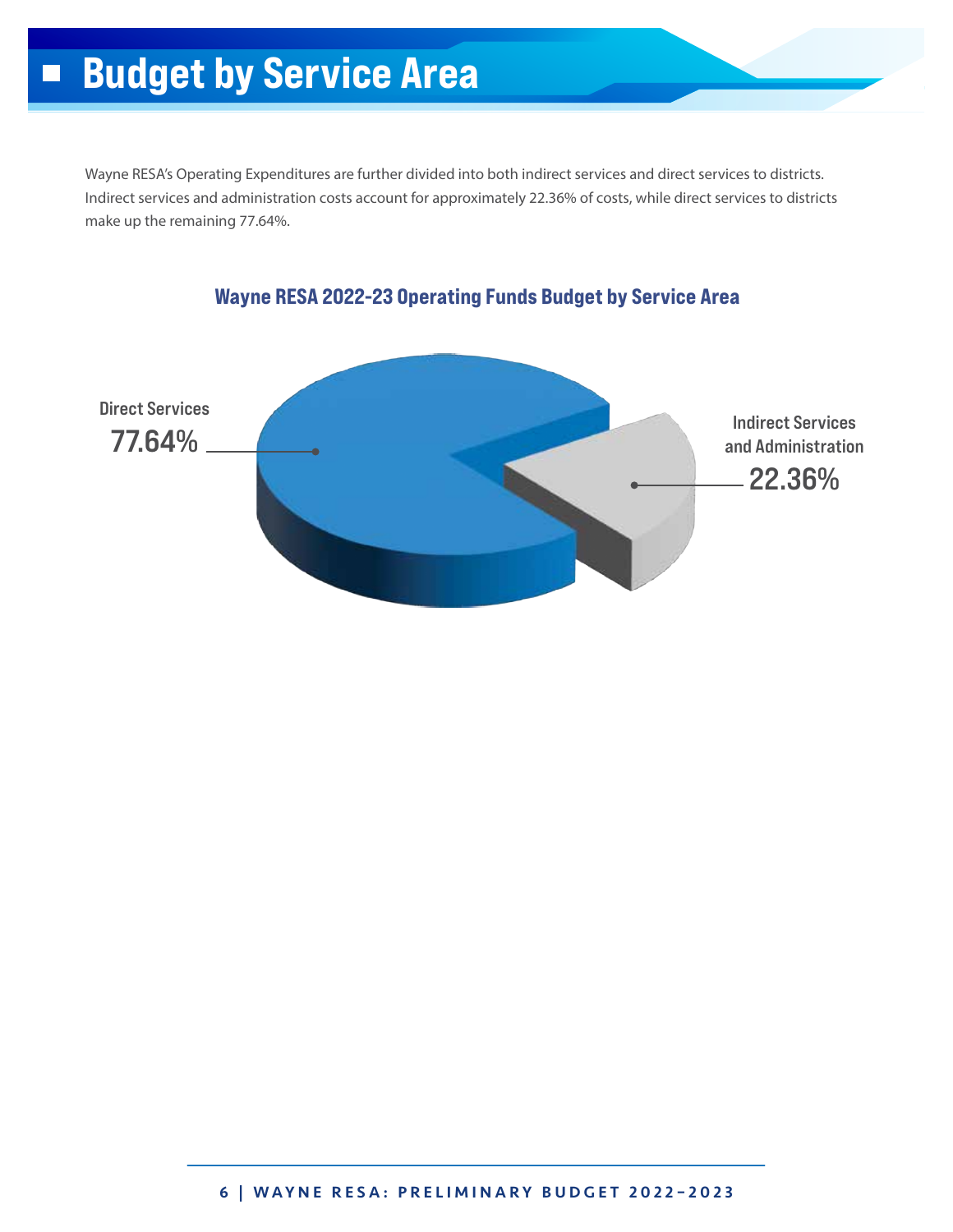# General Fund

 $\Box$ 

The **General Fund Operating Budget** is established to record and report all financial transactions of the Agency except those required by law to be entered in other funds.

|                                                            | 2021-22 Approved Budget | 2022-23 Proposed Budget |
|------------------------------------------------------------|-------------------------|-------------------------|
| <b>Beginning Fund Balance</b>                              | \$16,665,745            | \$16,648,045            |
| <b>Revenues</b>                                            |                         |                         |
| <b>Local Sources</b>                                       | \$4,988,200             | \$4,899,400             |
| <b>State Sources</b>                                       | 12,807,500              | 12,930,200              |
| Incoming Transfers -<br><b>Other Governmental Agencies</b> | 482,300                 | 445,500                 |
| Incoming Transfers -<br><b>Other Funds</b>                 | 1,150,000               | 1,050,000               |
| <b>Total Revenues</b>                                      | \$19,428,000            | \$19,325,100            |
| <b>Expenditures</b>                                        |                         |                         |
| <b>Salaries</b>                                            | \$6,626,600             | \$6,693,800             |
| <b>Employee Benefits</b>                                   | 4,113,200               | 4,305,300               |
| <b>Purchased Services</b>                                  | 1,643,300               | 1,727,100               |
| <b>Supplies and Materials</b>                              | 410,000                 | 426,000                 |
| Capital Outlay                                             | 488,000                 | 488,000                 |
| Other Expenses                                             | 111,200                 | 113,700                 |
| Outgoing Transfers -<br><b>Other Governmental</b>          | 239,500                 | 239,500                 |
| <b>Other Funds</b>                                         | 5,813,900               | 6,062,900               |
| <b>Total Expenditures</b>                                  | 19,445,700              | 20,056,300              |
| <b>Ending Fund Balance</b>                                 | \$16,648,045            | \$15,916,845            |

**See the [General Fund Program details.](https://resources.finalsite.net/images/v1650578056/resanet/vovxy4kkpr9dujciuvx4/GeneralFundDETAIL-PRELIMBUDGET22-23.pdf)**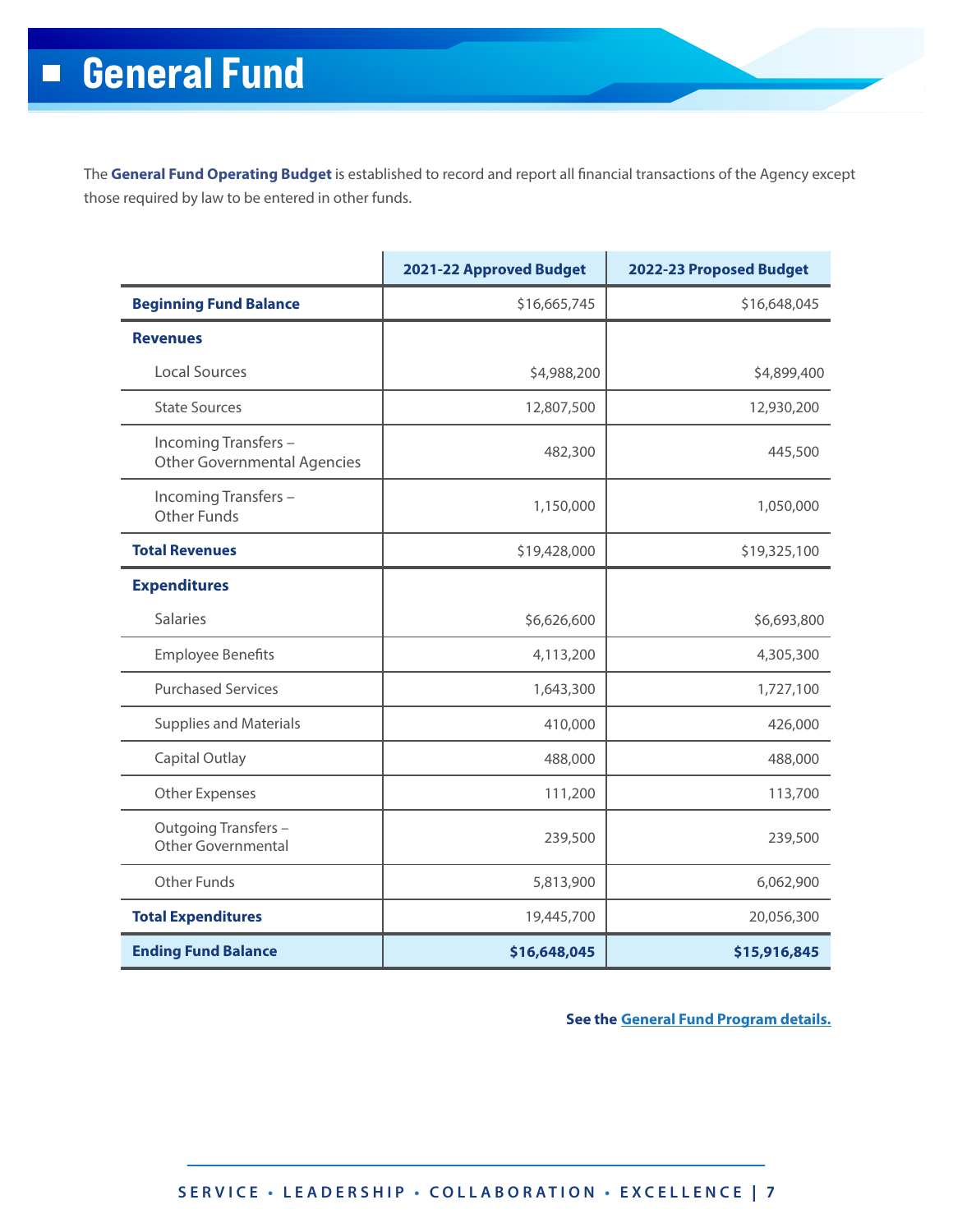Ξ

The Wayne County schools **enhancement millage** was re-approved by voters in November of 2020 to levy two mills on all properties within the school districts in Wayne County. This millage is fully distributed as collected to the 33 school districts of Wayne County and eligible Public School Academies. It can be used for all allowable school expenditures.

|                                                            | 2021-22 Approved Budget | 2022-23 Proposed Budget |
|------------------------------------------------------------|-------------------------|-------------------------|
| <b>Beginning Fund Balance</b>                              | \$0                     | \$0                     |
| <b>Revenues</b>                                            |                         |                         |
| <b>Local Sources</b>                                       | 86,100,000              | 86,900,000              |
| <b>State Sources</b>                                       | $\mathbf 0$             | $\mathbf 0$             |
| Incoming Transfers -<br><b>Other Governmental Agencies</b> | $\Omega$                | $\overline{0}$          |
| Incoming Transfers -<br><b>Other Funds</b>                 | $\overline{0}$          | $\mathsf{O}\xspace$     |
| <b>Total Revenues</b>                                      | \$86,100,000            | \$86,900,000            |
| <b>Expenditures</b>                                        |                         |                         |
| <b>Salaries</b>                                            | \$0                     | \$0                     |
| <b>Employee Benefits</b>                                   | $\Omega$                | $\boldsymbol{0}$        |
| <b>Purchased Services</b>                                  | $\mathbf{0}$            | $\mathbf 0$             |
| <b>Supplies and Materials</b>                              | $\mathbf{0}$            | $\overline{0}$          |
| Capital Outlay                                             | $\Omega$                | $\Omega$                |
| Other Expenses                                             | $\mathbf{0}$            | $\mathbf 0$             |
| Outgoing Transfers -<br><b>Other Governmental</b>          | 86,100,000              | 86,900,000              |
| Other Funds                                                | $\overline{0}$          | $\boldsymbol{0}$        |
| <b>Total Expenditures</b>                                  | \$86,100,000            | \$86,900,000            |
| <b>Ending Fund Balance</b>                                 | \$0                     | \$0                     |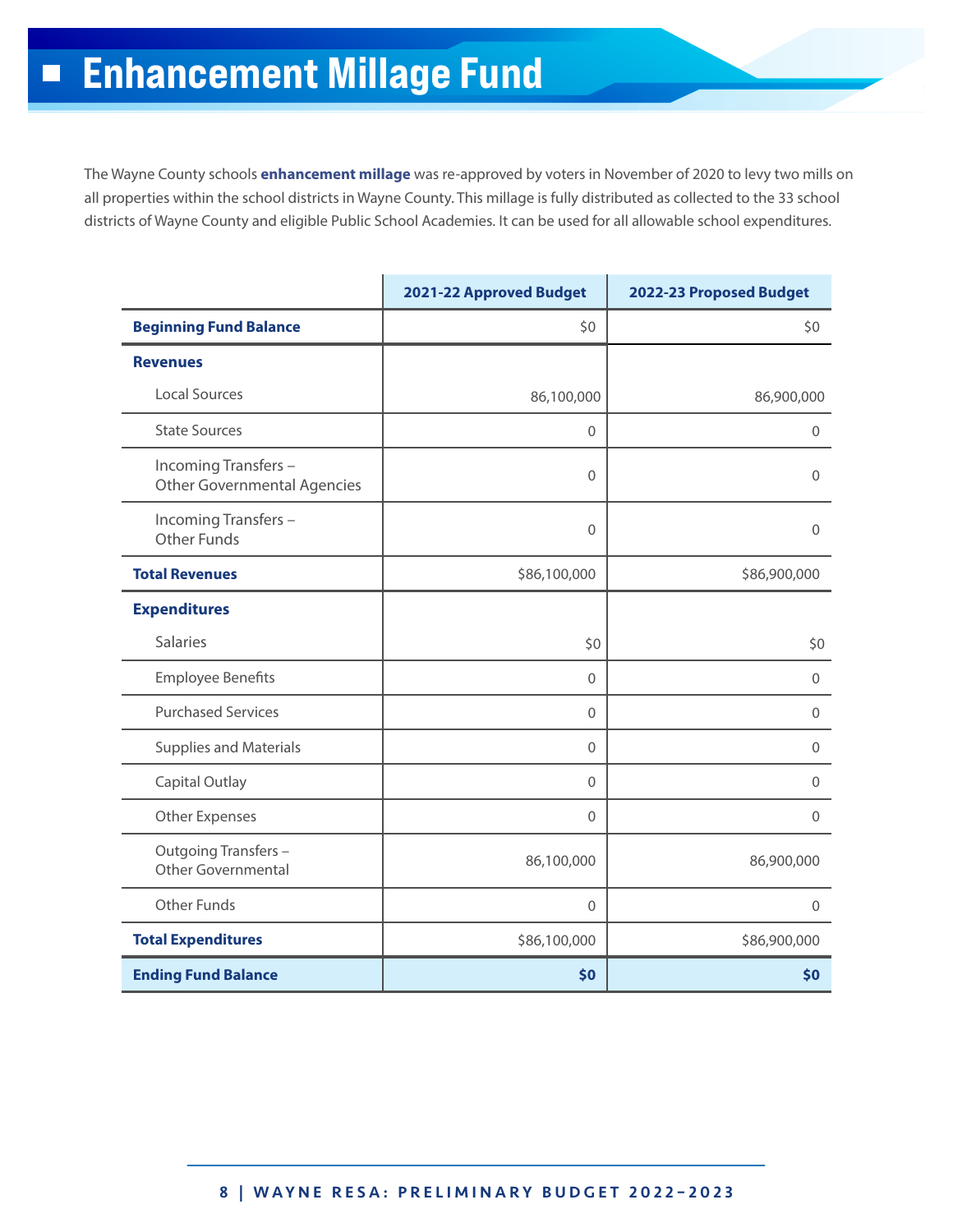### Act 18 Fund

O

**Act 18 monies** are collected and distributed by WRESA primarily to reimburse center program operating districts for allowable added costs. In 2002 an additional 1.5 mill was approved by voters increasing the total authorized millage to 3.5 mill. Act 18 monies are completely segregated from all other WRESA accounts and are distributed according to a county-wide plan recommended by constituent districts and approved by the WRESA Board of Education.

|                                                           | 2021-22 Approved Budget | 2022-23 Proposed Budget |
|-----------------------------------------------------------|-------------------------|-------------------------|
| <b>Beginning Fund Balance</b>                             | \$277,047,378           | \$267,900,278           |
| <b>Revenues</b>                                           |                         |                         |
| <b>Local Sources</b>                                      | 145,595,000             | 145,340,000             |
| <b>State Sources</b>                                      | 39,211,500              | 39,210,000              |
| Incoming Transfers-<br><b>Other Governmental Agencies</b> | 450,000                 | 500,000                 |
| Incoming Transfers -<br><b>Other Funds</b>                | 5,500,000               | 5,600,000               |
| <b>Total Revenues</b>                                     | \$190,756,500           | \$190,650,000           |
| <b>Expenditures</b>                                       |                         |                         |
| <b>Salaries</b>                                           | \$0                     | \$0                     |
| <b>Employee Benefits</b>                                  | $\Omega$                | $\mathbf{0}$            |
| <b>Purchased Services</b>                                 | 532,000                 | 540,500                 |
| <b>Supplies and Materials</b>                             | 129,000                 | 149,000                 |
| Capital Outlay                                            | 1,500,000               | 155,000                 |
| Other Expenses                                            | $\mathbf{0}$            | $\mathbf 0$             |
| Outgoing Transfers -<br><b>Other Governmental</b>         | 195,206,900             | 179,158,600             |
| <b>Other Funds</b>                                        | 2,535,700               | 2,673,400               |
| <b>Total Expenditures</b>                                 | \$199,903,600           | \$182,676,500           |
| <b>Ending Fund Balance</b>                                | \$267,900,278           | \$275,873,779           |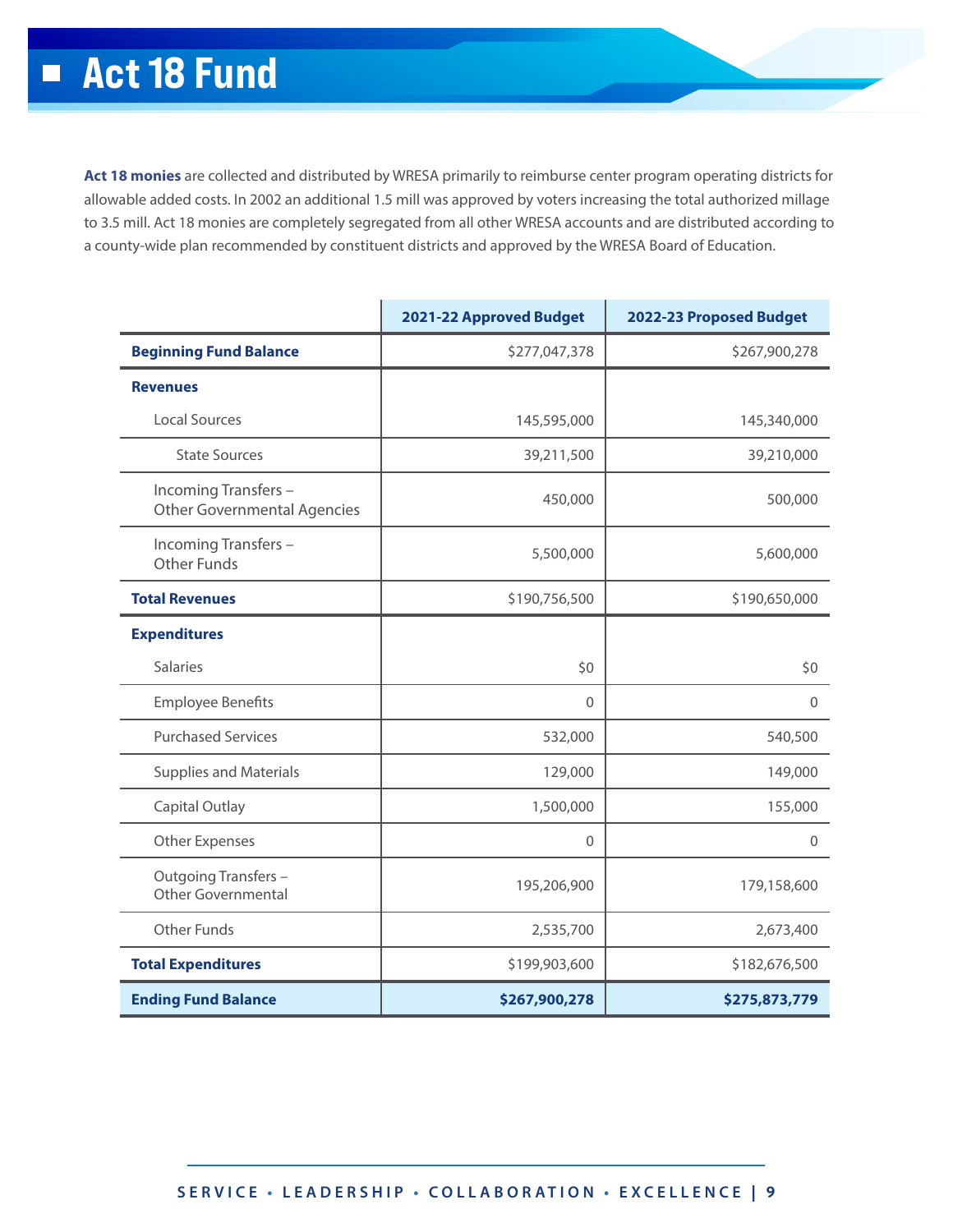The **Cooperative Education Fund** is established to record and report the revenues and expenditures derived from providing services to local districts, agencies and public school academies. Revenues are comprised of user fees and subsidies from the General Operating Fund. Included in this fund are the activities included in Administrative and Instructional Technology Services, Illuminate Assessment Project, Print Services, Production Services, District Field Services, and Consolidated Services.

|                                                            | 2021-22 Approved Budget | 2022-23 Proposed Budget |
|------------------------------------------------------------|-------------------------|-------------------------|
| <b>Beginning Fund Balance</b>                              | \$1,310,959             | \$1,310,959             |
| <b>Revenues</b>                                            |                         |                         |
| <b>Local Sources</b>                                       | 120,700                 | 113,500                 |
| Incoming Transfers -<br><b>Other Governmental Agencies</b> | 7,222,800               | 7,424,700               |
| Incoming Transfers -<br><b>Other Funds</b>                 | 5,455,100               | 5,562,000               |
| <b>Total Revenues</b>                                      | \$12,798,600            | \$13,100,200            |
| <b>Expenditures</b>                                        |                         |                         |
| <b>Salaries</b>                                            | \$5,551,100             | \$5,913,400             |
| <b>Employee Benefits</b>                                   | 3,632,700               | 3,914,100               |
| <b>Purchased Services</b>                                  | 2,759,200               | 2,760,300               |
| <b>Supplies and Materials</b>                              | 589,000                 | 587,500                 |
| Capital Outlay                                             | 112,000                 | 112,000                 |
| Other Expenses                                             | 151,300                 | 209,600                 |
| Outgoing Transfers -<br><b>Other Governmental</b>          | $\Omega$                | $\overline{0}$          |
| <b>Other Funds</b>                                         | 3,300                   | 3,300                   |
| <b>Total Expenditures</b>                                  | \$12,798,600            | \$13,500,200            |
| <b>Ending Fund Balance</b>                                 | \$1,310,959             | \$910,959               |

**See the [Cooperative Fund details.](https://resources.finalsite.net/images/v1650577784/resanet/ftomibckpbqoutn0twnq/COOPDETAIL-PRELIMBUDGET22-23.pdf)**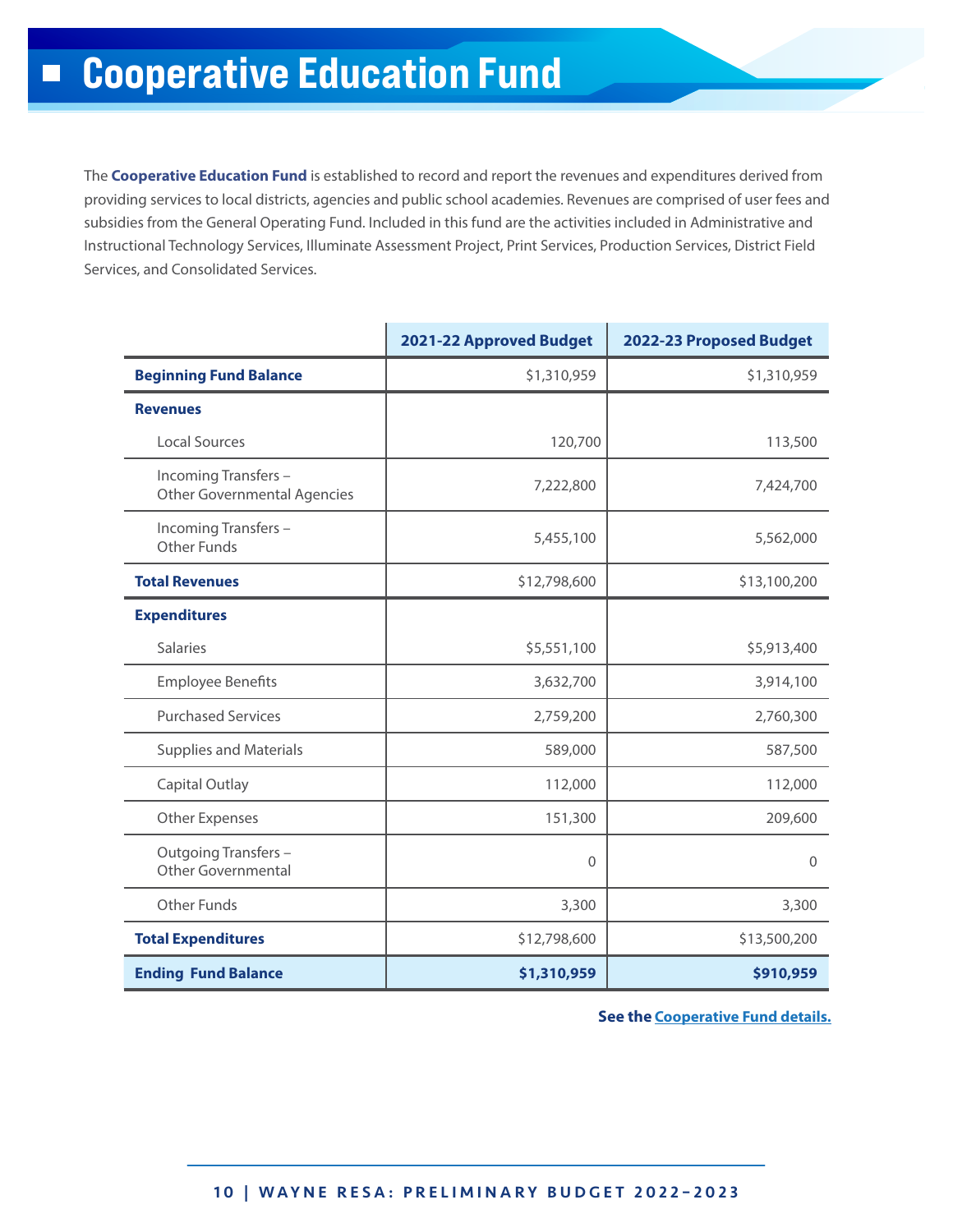The **Funded Projects Fund Operating Budget** is established to record and report all financial transactions of a combination of grants and initiatives that support General Education and Special Education activities.

|                                                            | 2021-22 Approved Budget | 2022-23 Proposed Budget |
|------------------------------------------------------------|-------------------------|-------------------------|
| <b>Beginning Fund Balance</b>                              | \$ (98, 346)            | $5 - 0 -$               |
| <b>Revenues</b>                                            |                         |                         |
| <b>Local Sources</b>                                       | 1,255,200               | 487,000                 |
| <b>State Sources</b>                                       | 113,495,246             | 90,584,300              |
| <b>Federal Sources</b>                                     | 157,217,000             | 97,100,100              |
| Incoming Transfers -<br><b>Other Governmental Agencies</b> | 2,983,400               | 1,993,100               |
| Incoming Transfers -<br><b>Other Funds</b>                 | 0                       | $\mathbf 0$             |
| <b>Total Revenues</b>                                      | \$274,950,846           | \$190,164,500           |
| <b>Expenditures</b>                                        |                         |                         |
| <b>Salaries</b>                                            | \$8,060,900             | \$5,575,200             |
| <b>Employee Benefits</b>                                   | 5,294,000               | 3,661,500               |
| <b>Purchased Services</b>                                  | 31,844,100              | 22,024,400              |
| <b>Supplies and Materials</b>                              | 3,771,500               | 2,608,500               |
| Capital Outlay                                             | 12,400                  | 8,600                   |
| Other Expenses                                             | 486,900                 | 336,800                 |
| Outgoing Transfers -<br><b>Other Governmental</b>          | 223,136,900             | 154,198,500             |
| <b>Other Funds</b>                                         | 2,245,800               | 1,751,000               |
| <b>Total Expenditures</b>                                  | \$274,852,500           | \$190,164,500           |
| <b>Ending Fund Balance</b>                                 | $$ -0-$                 | $$ -0-$                 |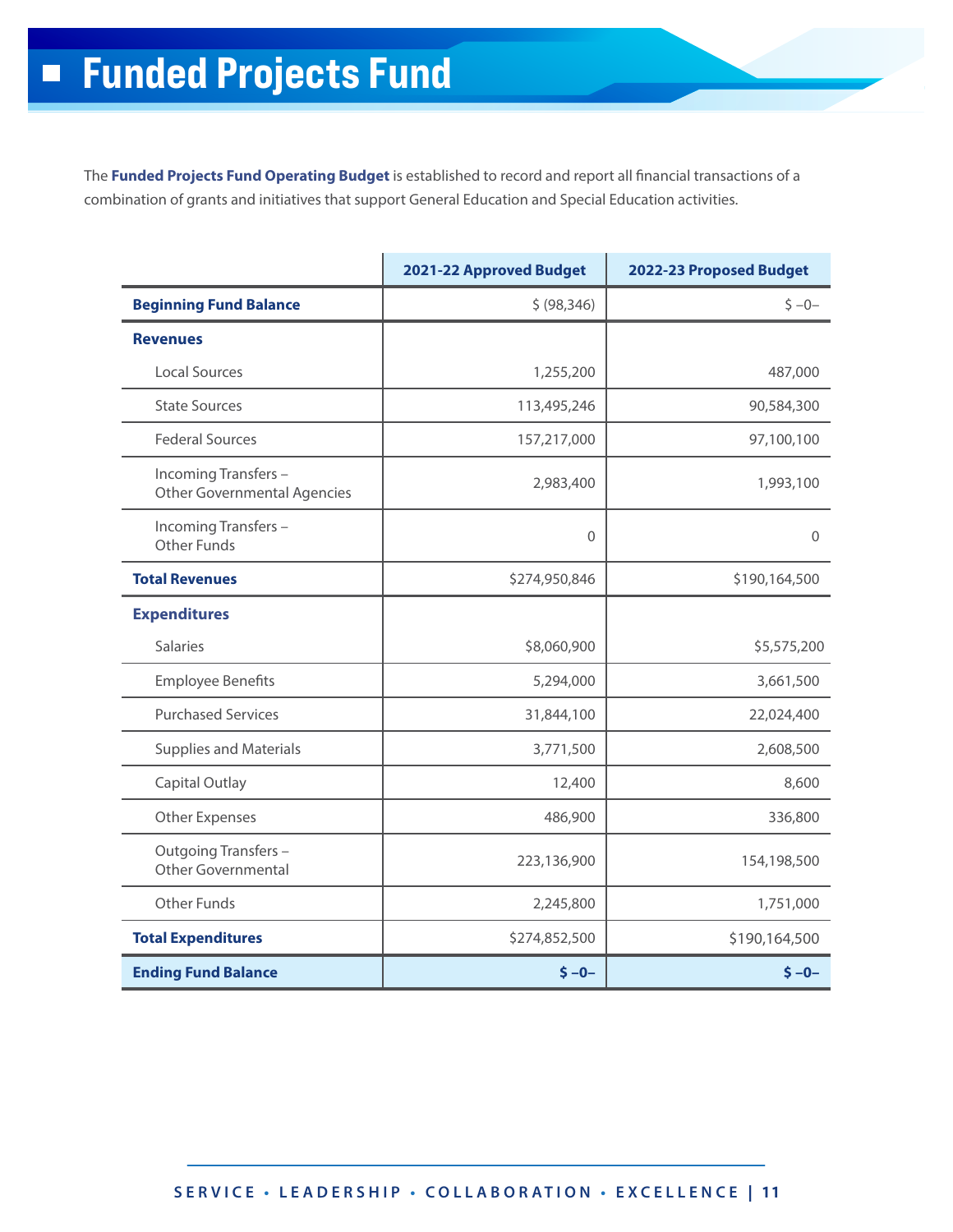The **Special Education Services Fund** provides consultant and staff development support for constituent districts to foster free and appropriate special education services for the eligible students with disabilities in Wayne County. The fund also includes the distribution of state and other funds to the Michigan School for the Deaf and certain other residential programs that serve Wayne County students.

|                                                            | 2021-22 Approved Budget | 2022-23 Proposed Budget |
|------------------------------------------------------------|-------------------------|-------------------------|
| <b>Beginning Fund Balance</b>                              | $5 - 0 -$               | $$ -0-$                 |
| <b>Revenues</b>                                            |                         |                         |
| <b>Local Sources</b>                                       | $\mathbf{0}$            | 0                       |
| <b>State Sources</b>                                       | 1,564,500               | 1,600,000               |
| <b>Federal Sources</b>                                     | $\Omega$                | $\boldsymbol{0}$        |
| Incoming Transfers -<br><b>Other Governmental Agencies</b> | $\Omega$                | $\Omega$                |
| Incoming Transfers -<br><b>Other Funds</b>                 | 2,860,700               | 2,973,400               |
| <b>Total Revenues</b>                                      | \$4,425,200             | \$4,573,400             |
| <b>Expenditures</b>                                        |                         |                         |
| Salaries                                                   | \$1,843,900             | \$1,835,500             |
| <b>Employee Benefits</b>                                   | 1,299,000               | 1,286,900               |
| <b>Purchased Services</b>                                  | 82,400                  | 632,400                 |
| <b>Supplies and Materials</b>                              | 31,500                  | 31,500                  |
| Capital Outlay                                             | 215,000                 | 215,000                 |
| <b>Other Expenses</b>                                      | 5,800                   | 5,800                   |
| Outgoing Transfers -<br>Other Governmental                 | 725,300                 | 338,000                 |
| <b>Other Funds</b>                                         | 222,300                 | 228,300                 |
| <b>Total Expenditures</b>                                  | \$4,425,200             | \$4,573,400             |
| <b>Ending Fund Balance</b>                                 | $$ -0-$                 | $$ -0-$                 |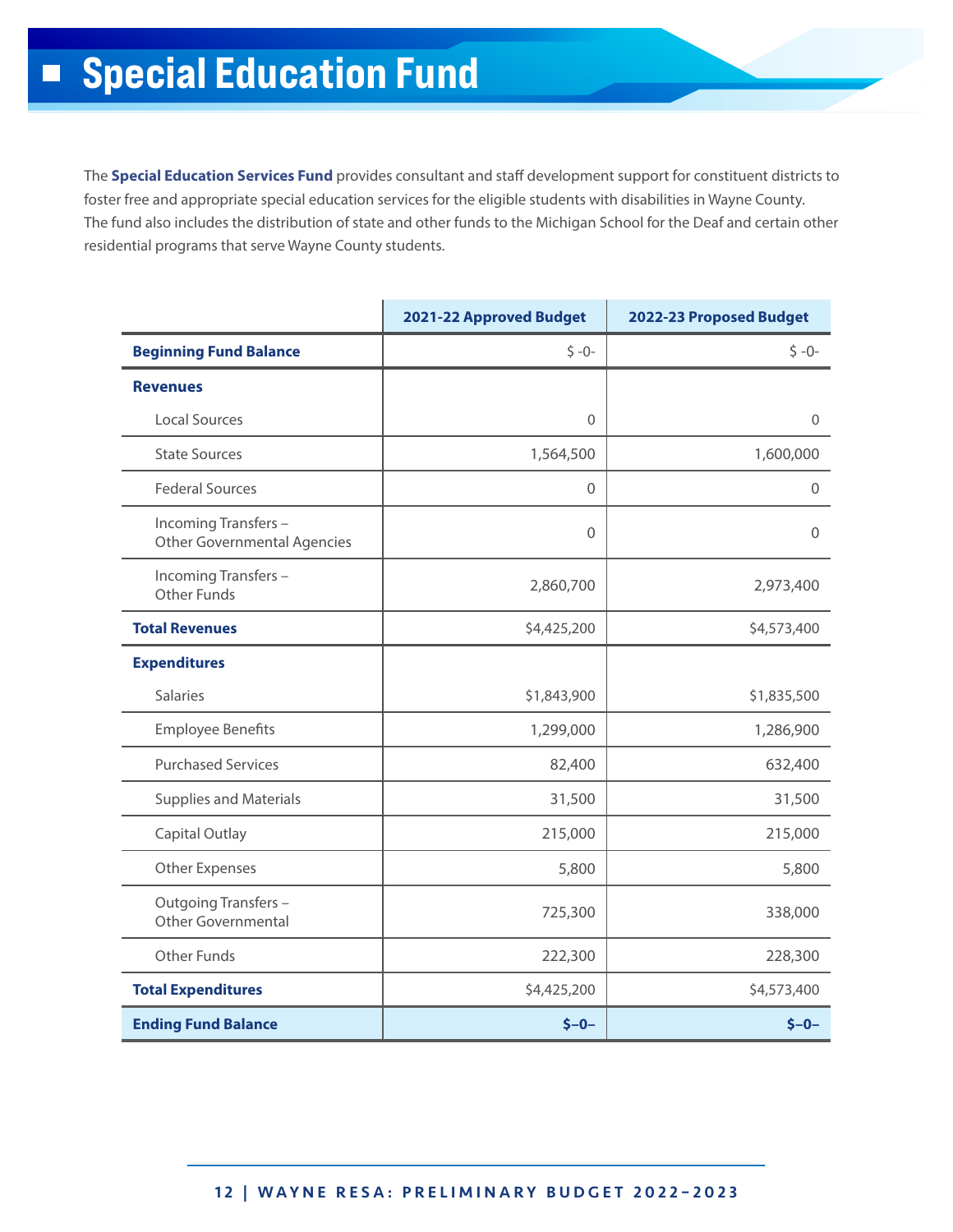The **Medicaid Fund** represents flow-through funding to the local districts of Wayne RESA for direct Medicaid-eligible services and Caring for Students programs. These programs have been made available through an agreement entered into by WRESA on behalf of the constituent districts to provide partial reimbursement for services to Medicaid-eligible special education students and eligible health and mental health services provided to general education students.

|                                                   | 2021-22 Approved Budget | 2022-23 Proposed Budget |
|---------------------------------------------------|-------------------------|-------------------------|
| <b>Beginning Fund Balance</b>                     | $$ -0-$                 | $$ -0-$                 |
| <b>Revenues</b>                                   |                         |                         |
| <b>Local Sources</b>                              | 15,729,500              | 17,212,000              |
| <b>Total Revenues</b>                             | \$15,729,500            | \$17,212,000            |
| <b>Expenditures</b>                               |                         |                         |
| Salaries                                          | \$273,700               | 292,600                 |
| <b>Employee Benefits</b>                          | 183,900                 | 200,500                 |
| <b>Purchased Services</b>                         | 18,600                  | 18,600                  |
| <b>Supplies and Materials</b>                     | 2,500                   | 2,500                   |
| Capital Outlay                                    | $\Omega$                | $\Omega$                |
| <b>Other Expenses</b>                             | 900                     | 900                     |
| Outgoing Transfers -<br><b>Other Governmental</b> | 9,694,400               | 11,141,400              |
| <b>Other Funds</b>                                | 5,555,500               | 5,555,500               |
| <b>Total Expenditures</b>                         | \$15,729,500            | \$17,212,000            |
| <b>Ending Fund Balance</b>                        | $$ -0-$                 | $$ -0-$                 |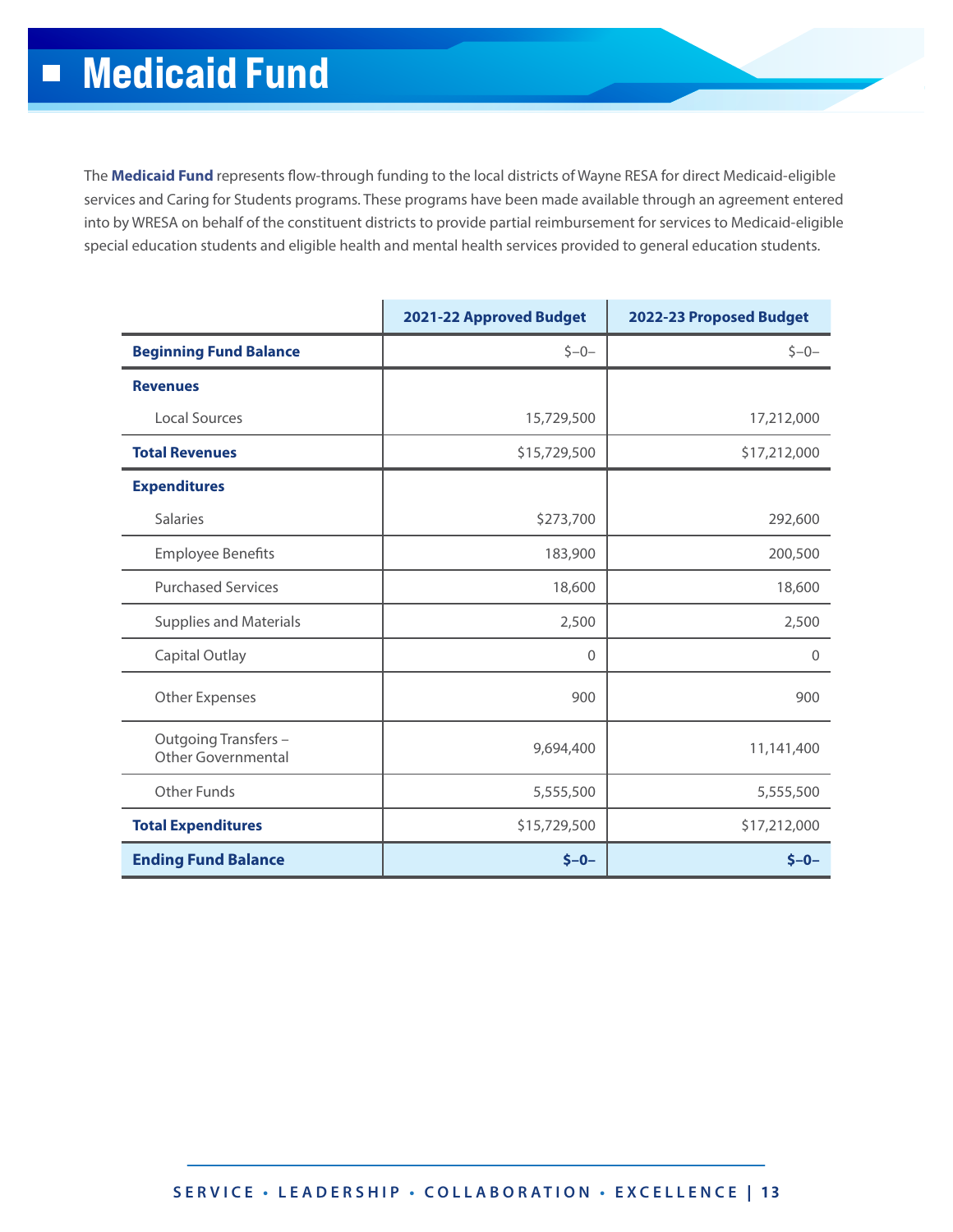α

The **Capital Projects Fund** has been established by the Board of Education as a segregated group of accounts that are to be used for non-routine capital items. The Capital Projects Fund is funded through transfers from the General Operating Fund.

|                                            | 2021-22 Approved Budget | 2022-23 Proposed Budget |
|--------------------------------------------|-------------------------|-------------------------|
| <b>Beginning Fund Balance</b>              | \$1,374,309             | \$1,000,309             |
| <b>Revenues</b>                            |                         |                         |
| <b>Local Sources</b>                       | 1,000                   | 1,000                   |
| Incoming Transfers -<br><b>Other Funds</b> | 500,000                 | 500,000                 |
| <b>Total Revenues</b>                      | \$501,000               | \$1,501,309             |
| <b>Expenditures</b>                        |                         |                         |
| <b>Purchased Services</b>                  | $\overline{0}$          | $\mathbf{0}$            |
| Capital Outlay                             | \$1,325,000             | \$1,487,000             |
| Other Expenses                             | $\Omega$                | $\Omega$                |
| <b>Total Expenditures</b>                  | \$1,325,000             | \$1,487,000             |
| <b>Ending Fund Balance</b>                 | \$550,309               | \$14,309                |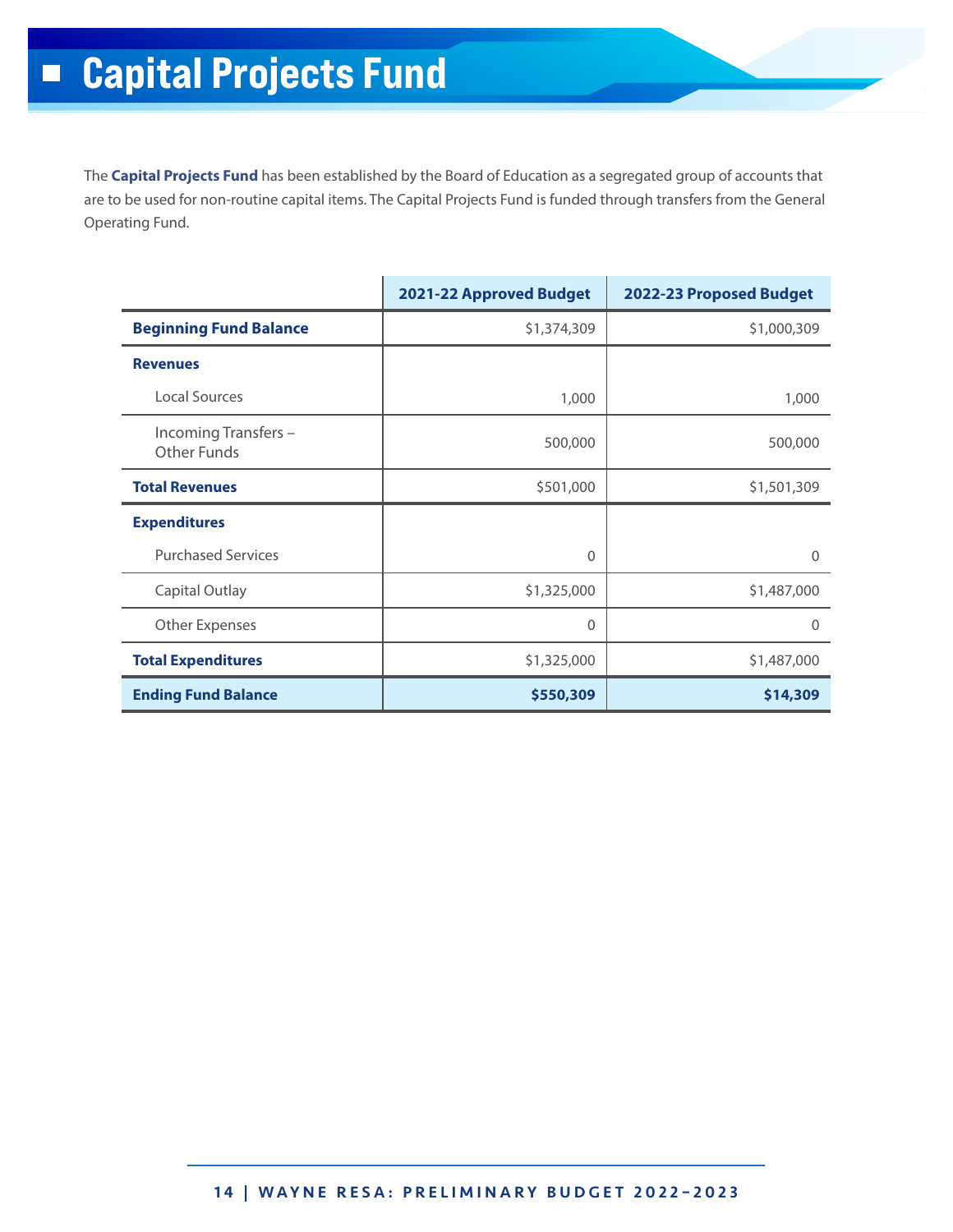